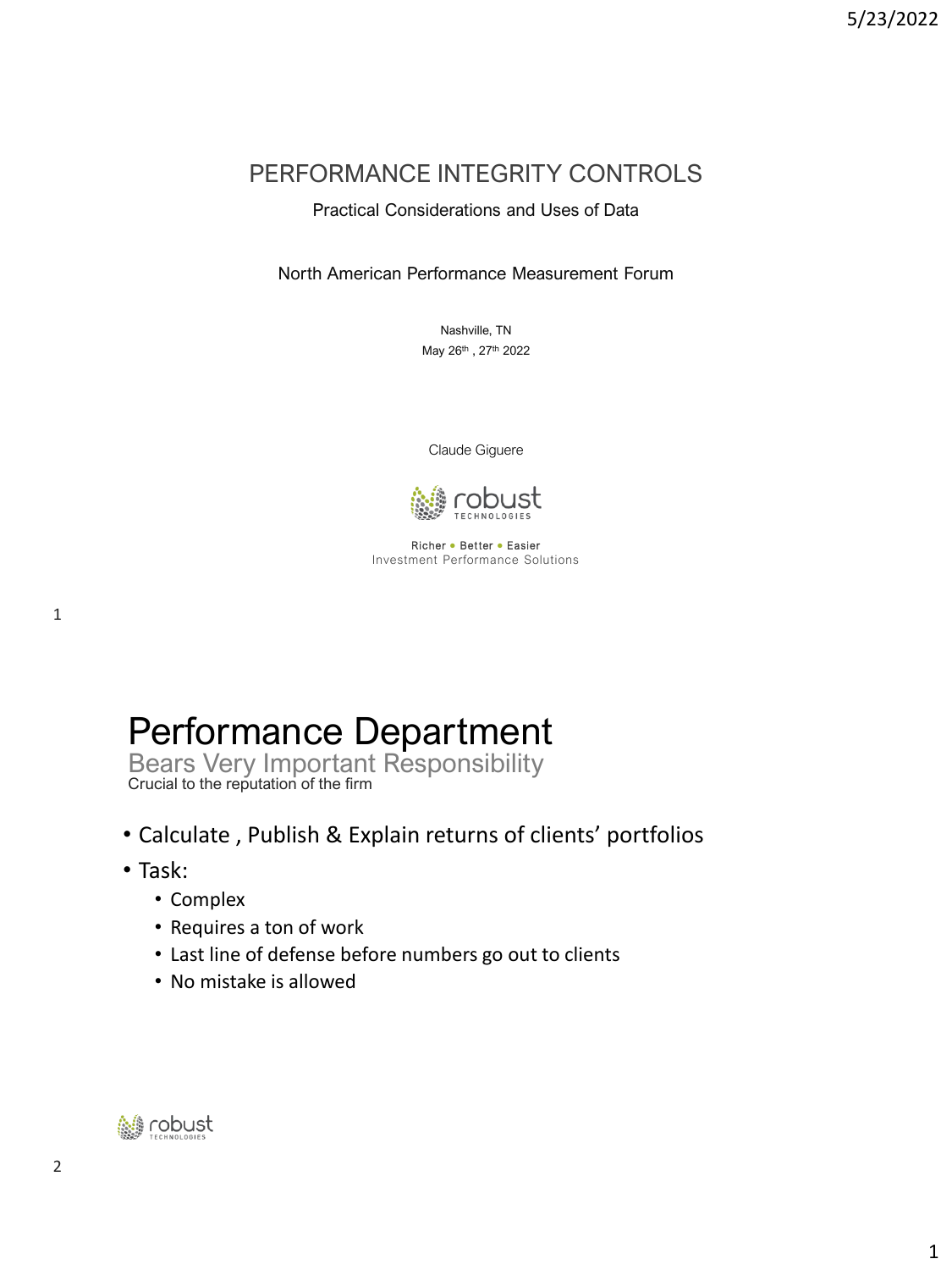# What makes the job so difficult ?

- Rely on a sheer volume of data to be
	- accurate, complete and current
- Data that
	- Do not control
	- Produced outside of your department & organization
	- Come from disparate systems
		- Not particularly designed to feed Performance Measurement applications
- Process error prone by nature

**A** robust

## A Sea of Data



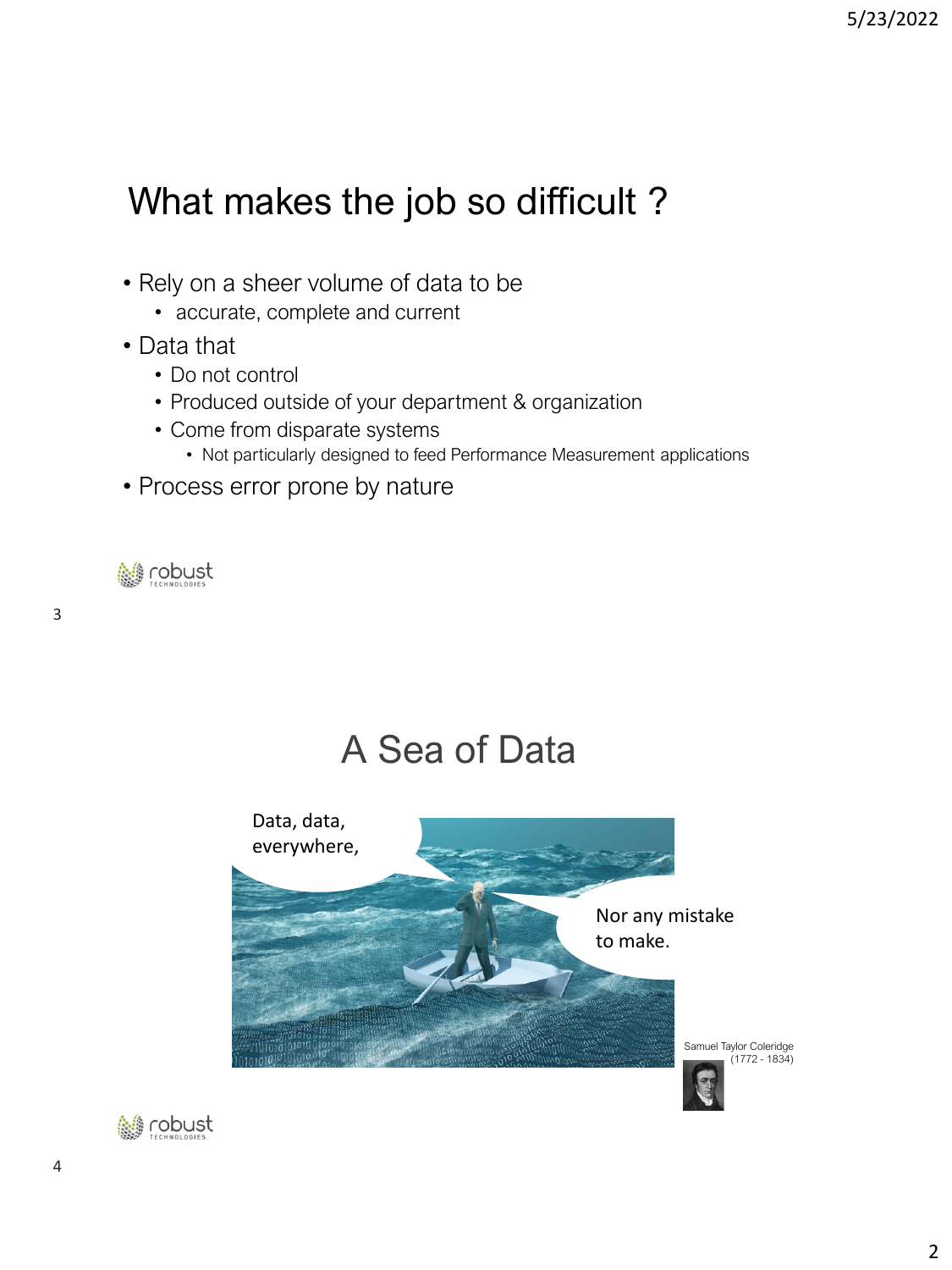#### Data, data everywhere





6

5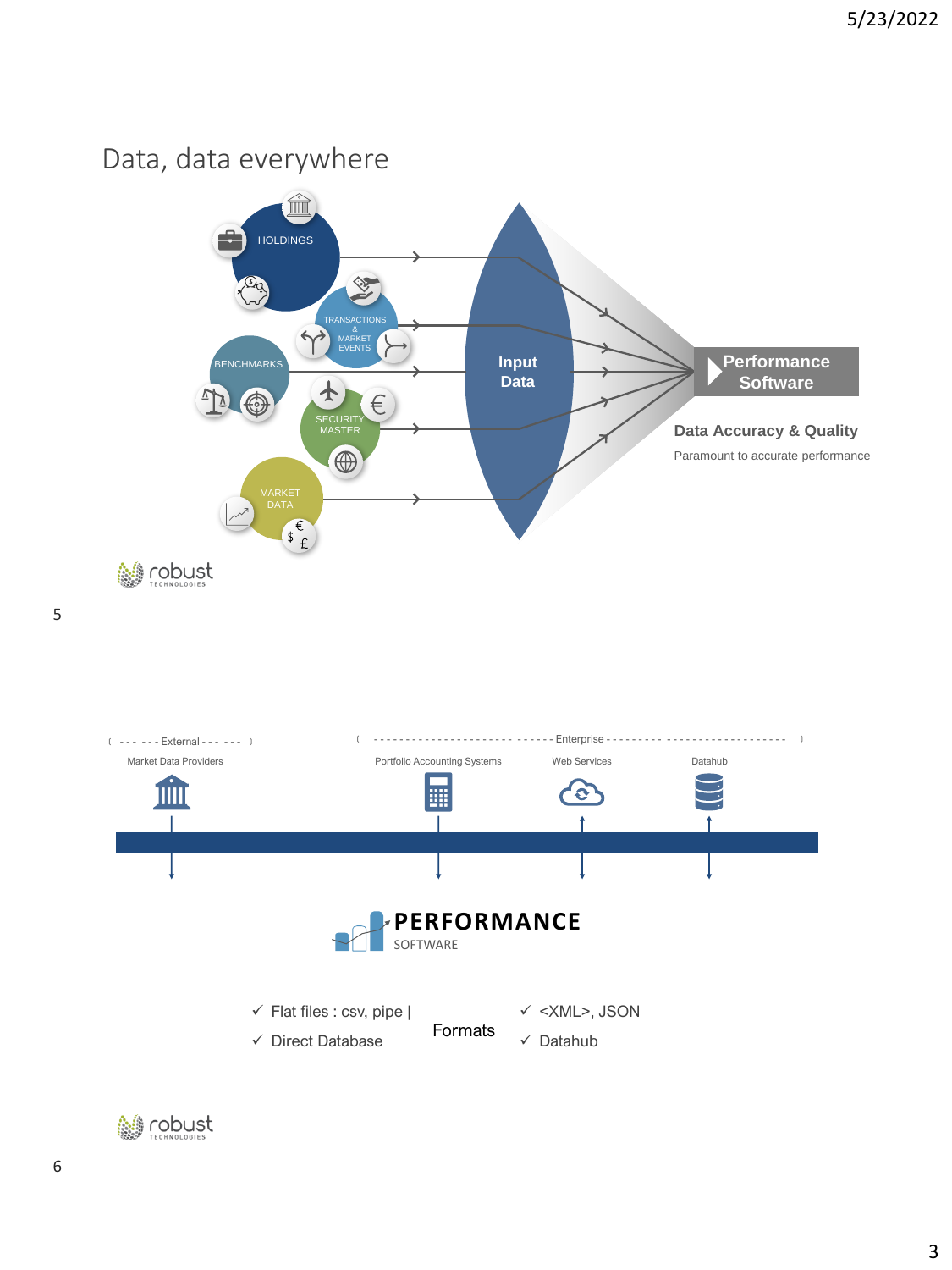THE **SPAULDING GROUP Performance Measurement Forum**

Round table Investment Performance Professionals



4 Meetings per year **Discuss** Challenges, Trends, Solutions, Innovations **Investment Performance**

**Data Quality Working Group**

Meetings every 3 weeks

**Discuss Challenges** 

Develop Guidelines & Procedures  $\boxed{\bigstar}$ 



Catch and Minimize Data Errors

Improve Accuracy & Quality Performance Results

# PROPOSE GUIDELINE & PROCEDURES

Survey audience

We' like to get you opinion.

**Ask if propose guideline is..**

**Worth doing ?** Yes or No

**Reasonably feasible?** Yes or No





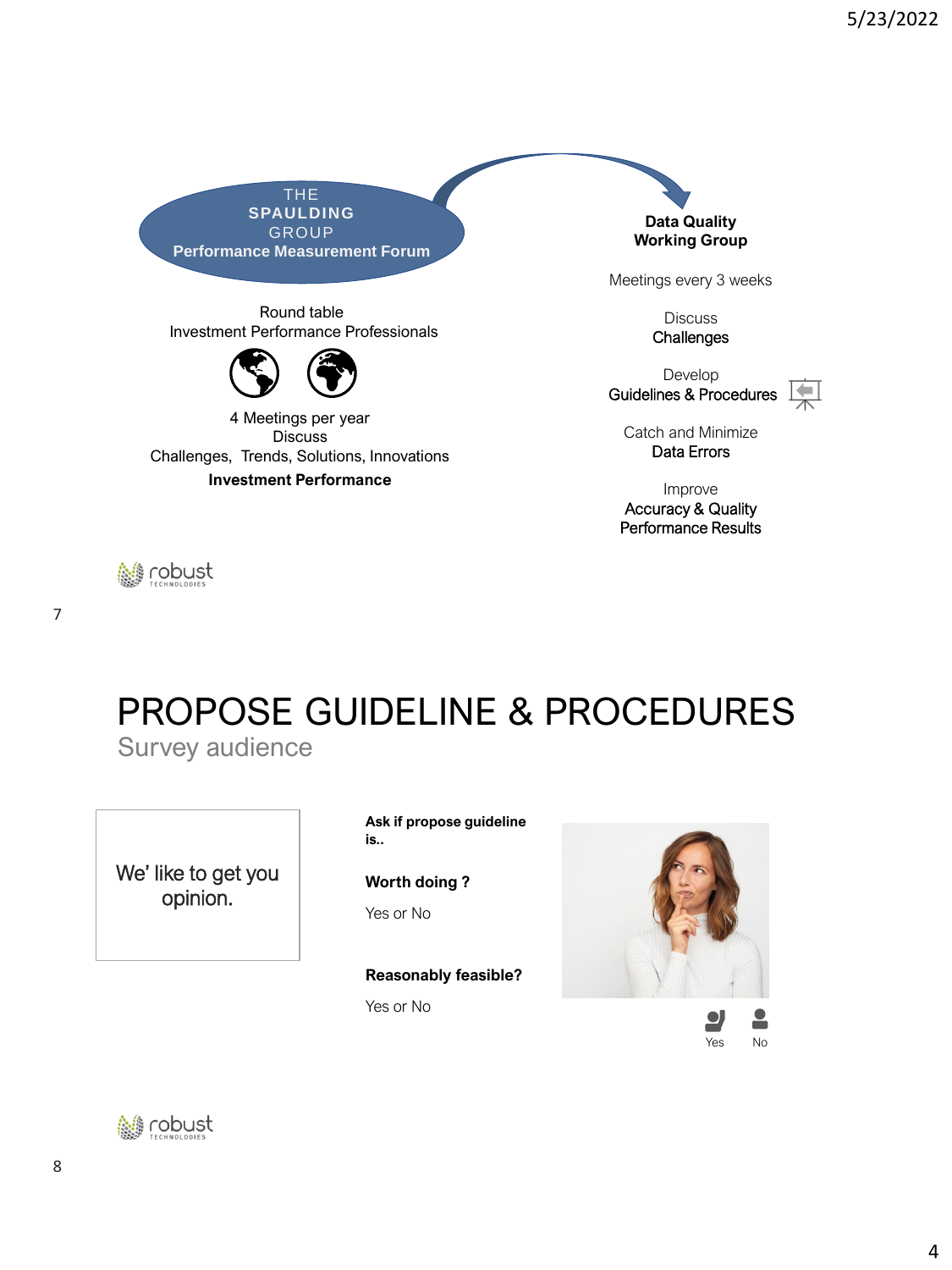#### DATA VALIDATION **Process**



**M** robust

## POSITIONS Evaluation days

| <b>Ensure</b>                                                     |                      |              |                 |                          |    |    |                                                                                                                       |    |    |    | Outcome |                          |                 |    |    |    |              |                                                | How                                                                      |
|-------------------------------------------------------------------|----------------------|--------------|-----------------|--------------------------|----|----|-----------------------------------------------------------------------------------------------------------------------|----|----|----|---------|--------------------------|-----------------|----|----|----|--------------|------------------------------------------------|--------------------------------------------------------------------------|
| Position files exist for all required<br>٠<br>days.               |                      |              |                 |                          |    |    |                                                                                                                       |    |    |    |         | flows and transactions.  |                 |    |    |    |              | $\triangleright$ Affects day weighting of cash | Build array-like report<br>$\checkmark$<br>highlighting missing periods. |
| Count of At<br><b>Elan</b><br>Row Labels   -                      | Column Labels        | <b>EFeb</b>  |                 |                          |    |    | 3-Feb 4-Feb 5-Feb 6-Feb 7-Feb 10-Feb 11-Feb 12-Feb 13-Feb 14-Feb 17-Feb 18-Feb 19-Feb 20-Feb 21-Feb 24-Feb 25-Feb 26- |    |    |    |         |                          |                 |    |    |    |              |                                                |                                                                          |
| <b>DEX22006</b>                                                   | 22                   |              |                 |                          |    |    |                                                                                                                       |    |    |    |         |                          |                 |    |    |    |              |                                                |                                                                          |
| <b>DEX26036</b><br><b>DEX26037</b><br><b>DEX26038</b><br>DEX26039 | 22<br>22<br>22<br>22 |              |                 |                          |    |    |                                                                                                                       |    |    |    |         |                          |                 |    |    |    |              |                                                | Considerations                                                           |
| <b>DEX26039-SML</b><br><b>DEX26041</b>                            | 22<br>22             |              |                 |                          |    |    |                                                                                                                       |    |    |    |         |                          |                 |    |    |    |              |                                                |                                                                          |
| DEX26042                                                          | 22                   |              |                 |                          |    |    |                                                                                                                       |    |    |    |         |                          |                 |    |    |    |              |                                                | ❖ Frequency                                                              |
| <b>DEX26043</b>                                                   | 22                   |              |                 |                          |    |    |                                                                                                                       |    |    |    |         |                          |                 |    |    |    |              |                                                |                                                                          |
| <b>DEX26044</b>                                                   | 22                   |              |                 |                          |    |    |                                                                                                                       |    |    |    |         |                          |                 |    |    |    |              |                                                | ❖ Weekend                                                                |
| <b>DEX26045</b><br><b>DEX26183</b>                                | 22<br>22             |              |                 |                          |    |    |                                                                                                                       |    |    |    |         |                          |                 |    |    |    |              |                                                |                                                                          |
| <b>DEX29095</b>                                                   | 22                   |              |                 |                          |    |    |                                                                                                                       |    |    |    |         |                          |                 |    |    |    |              |                                                |                                                                          |
| DEX29096                                                          | 22                   |              |                 |                          |    |    |                                                                                                                       |    |    |    |         |                          |                 |    |    |    |              |                                                | ❖ Weekend on a month-end                                                 |
| DEX29097                                                          | 22                   |              |                 |                          |    |    |                                                                                                                       |    |    |    |         |                          |                 |    |    |    |              |                                                |                                                                          |
| <b>DEX29098</b>                                                   | 22                   |              |                 |                          |    |    |                                                                                                                       |    |    |    |         |                          |                 |    |    |    |              |                                                |                                                                          |
| DEX29099                                                          | 22                   |              |                 |                          |    |    |                                                                                                                       |    |    |    |         |                          |                 |    |    |    |              |                                                | ❖ Holidays                                                               |
| DEX29100<br>DEX29101                                              | 22<br>22             |              |                 |                          |    |    |                                                                                                                       |    |    |    |         |                          |                 |    |    |    |              |                                                |                                                                          |
| DEX29105                                                          | 22                   |              |                 |                          |    |    |                                                                                                                       |    |    |    |         |                          |                 |    |    |    |              |                                                |                                                                          |
| $5$ HC40                                                          | 23                   |              |                 |                          |    |    |                                                                                                                       |    |    |    |         |                          |                 |    |    |    |              |                                                |                                                                          |
| J0A4H                                                             | 23                   |              |                 |                          |    |    |                                                                                                                       |    |    |    |         |                          |                 |    |    |    | $\mathbf{1}$ |                                                |                                                                          |
| <b>Grand Total</b>                                                |                      | $\mathbf{p}$ | $\overline{22}$ | $\overline{\mathbf{22}}$ | 22 | 22 | $\overline{\mathbf{22}}$                                                                                              | 22 | 22 | 22 |         | $\overline{\mathbf{22}}$ | $\overline{22}$ | 22 | 22 | 22 | 22           |                                                | Is worth doing?<br>Seems feasible?                                       |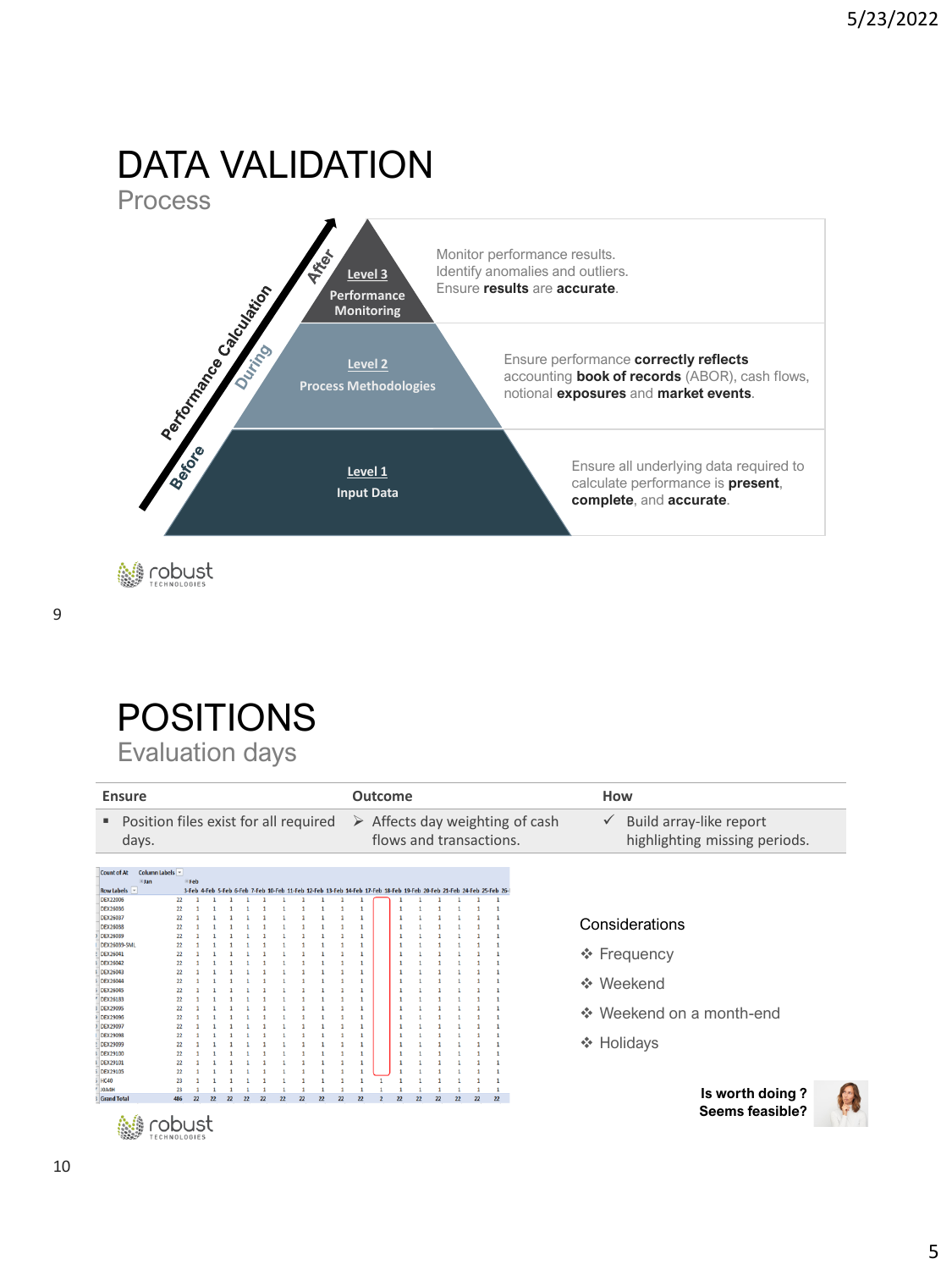## POSITIONS

Total Portfolio Value vs Security Level Values

| Ensure                                                                           | Outcome                                                                                                                   | How |                                                                                      |
|----------------------------------------------------------------------------------|---------------------------------------------------------------------------------------------------------------------------|-----|--------------------------------------------------------------------------------------|
| $\blacksquare$ Market value total portfolio =<br>sum of securities market values | $\triangleright$ Incorrect evaluations<br>$\triangleright$ Incorrect Performance<br>$\triangleright$ Attribution residual |     | $\checkmark$ Provide security level positions.<br>$\checkmark$ Sum up market values. |

#### **Considerations**

**簡 robust** 

- o Does performance application expect market values to be provided at the total portfolio level?
- o Or does it always sum it from security level positions?

**Is worth doing ? Seems feasible?**





When a bond is sold out, the accrued income of the transaction is calculated up to the settlement date. Some portfolio accounting system shows negative accrued income in their holdings file to represent the interest that has accrued until the settlement date.

|           | <b>Ensure</b> |                                                                         |       |                   |                  | Outcome                      |                                                    |                                        |                               |                                   | How               |                                |                            |                                                                                 |  |
|-----------|---------------|-------------------------------------------------------------------------|-------|-------------------|------------------|------------------------------|----------------------------------------------------|----------------------------------------|-------------------------------|-----------------------------------|-------------------|--------------------------------|----------------------------|---------------------------------------------------------------------------------|--|
|           |               | Accrued income on trade date<br>basis.                                  |       |                   |                  |                              | $\triangleright$ GIPS requirement                  |                                        |                               |                                   | $\checkmark$      |                                | values in input file.      | Distinguish accrued income from market                                          |  |
|           |               | Accrued income on closed<br>positions continues until<br>settlement.    |       |                   |                  | level                        | $\triangleright$ Return not calculable at security |                                        |                               |                                   | $\checkmark$<br>✓ |                                |                            | Calculates contribution and \$ Earned.<br>Return not reported when only income. |  |
| Sec Id    |               | Issuer                                                                  | Issue | Invested<br>First | Invested<br>Last | <b>Units</b><br><b>Begin</b> | <b>Units</b><br>End                                | <b>Begin</b><br><b>Market</b><br>Value | End<br><b>Market</b><br>Value | Cash<br><b>Flows</b>              | <b>S</b> Earned   | <b>TW</b><br>Contri-<br>bution | Time<br>Weighted<br>Return |                                                                                 |  |
| 06369ZCC6 |               | BANK OF MONTREAL 3.32 JUN 01 26 1-May-20 1-May-20 35,000,000 20,000,000 |       |                   |                  |                              |                                                    |                                        |                               | 35,976,108 20,554,258 -15,420,294 |                   | $-1,557 -0.00003%$             | $-0.00%$                   |                                                                                 |  |
| 06369ZCC6 |               | BANK OF MONTREAL 3.32 JUN 01 26 2-May-20 4-May-20 20,000,000 10,000,000 |       |                   |                  |                              |                                                    |                                        |                               | 20.554.258 10.277.603 -10.277.305 |                   | 651 0.00001%                   | 0.00%                      |                                                                                 |  |
| 06369ZCC6 |               | BANK OF MONTREAL 3.32 JUN 01 26 5-May-20 5-May-20 10,000,000 10,000,000 |       |                   |                  |                              |                                                    |                                        | 10,277,603 10,279,386         | $\overline{\phantom{a}}$          |                   | 1,784 0.00004%                 | 0.02%                      |                                                                                 |  |
| 06369ZCC6 |               | BANK OF MONTREAL 3.32 JUN 01 26 6-May-20 6-May-20 10,000,000            |       |                   |                  |                              | $\overline{\phantom{a}}$                           | 10,279,386                             |                               | $-1,819, -10,284,025$             |                   | $-2,819$ 0.00006%              | 0.03%                      |                                                                                 |  |
| 06369ZCC6 |               | BANK OF MONTREAL 3.32 JUN 01 26 7-May-20 7-May-20                       |       |                   |                  |                              |                                                    | $-1.819$                               | $-910$                        |                                   |                   | 910 0.00002%                   | $\sim$                     |                                                                                 |  |
| 06369ZCC6 |               | BANK OF MONTREAL 3.32 JUN 01 26 8-May-20 8-May-20                       |       |                   |                  |                              | $\sim$                                             | $-910$                                 |                               | $\overline{\phantom{a}}$          |                   | 910 0.00002%                   |                            |                                                                                 |  |
|           |               |                                                                         |       |                   |                  |                              |                                                    |                                        | Accrued<br>Interest Only      | $-100$ X                          |                   |                                |                            | Is worth doing?<br>Seems feasible?                                              |  |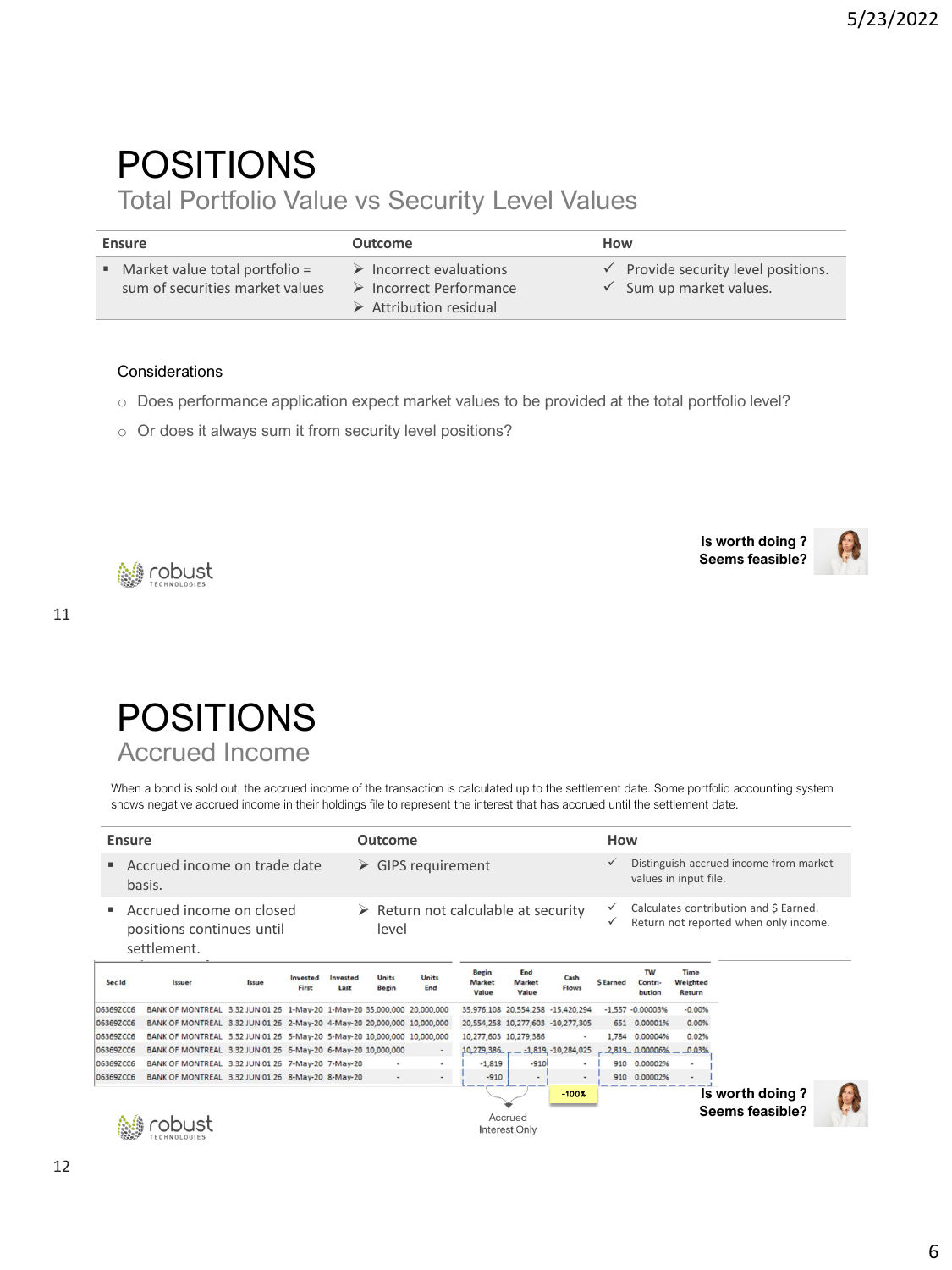## **TRANSACTIONS** Transaction Code Mapping

Thousands of transaction codes translate to a handful of performance transaction flows. New codes can be introduced anytime.

| Ensure                                      | How          |                                                                                                                         |
|---------------------------------------------|--------------|-------------------------------------------------------------------------------------------------------------------------|
| All transaction codes are correctly mapped. | $\checkmark$ | Monitor and identifying new transactions codes.<br>Soft map transaction codes, so no software modification<br>reguired. |





**簡 robust** 

13

#### **TRANSACTIONS** Reconcile with positions

It's possible that the transactions and positions files be out of sync if extracted from the portfolio accounting system at different times

| Ensure                                              | How                                                                                                          |
|-----------------------------------------------------|--------------------------------------------------------------------------------------------------------------|
| • Holdings positions are in sync with transactions. | Reconcile the positions at end of day against positions of<br>previous day plus transactions during the day. |

 $Share^{Today} = share^{Testerday} \pm Transactions$ 



**Is worth doing ? Seems feasible?**

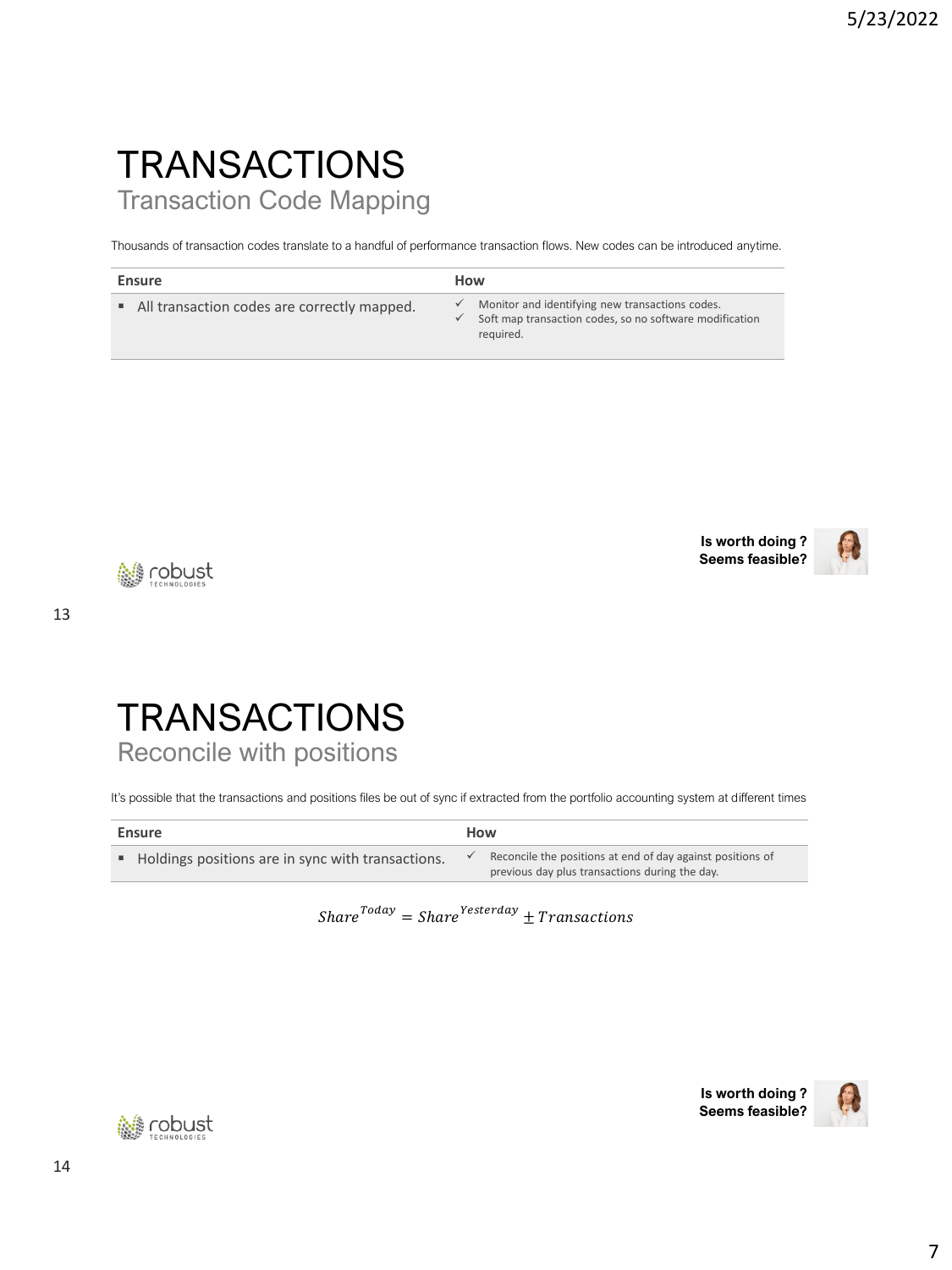## **TRANSACTIONS** Reconcile with Cash Positions

Reconciling cash balances is also a good way to ensure positions are in sync with the transactions.

| Ensure                                    | How                                                           |
|-------------------------------------------|---------------------------------------------------------------|
| • Cash balance positions are in sync with | Reconcile cash balances (per settlement currencies) at end of |
| transactions.                             | day against previous day plusthe transactions of the day.     |

 $\textit{Cash}^{\textit{Today}}_{\textit{USD}} = \textit{Cash}^{\textit{Vesterday}}_{\textit{USD}} \pm \textit{Transforms}$ 

**Is worth doing ? Seems feasible?**



**簡 robust** 

15

# **TRANSACTIONS**

Reconcile Variation Margins of Futures Positions

Reconciling variation margin is a good way to ensure futures positions are in sync with the transactions.

| Ensure                                                                                        | How                                                                                                                                      |
|-----------------------------------------------------------------------------------------------|------------------------------------------------------------------------------------------------------------------------------------------|
| ■ Futures positions and variation margins are in sync<br>P&L that are marked-to-market daily. | Reconcile margin balances at the end of each day = variation<br>margin balances of the previous day $=$ /- the futures P&L of the<br>day |

```
Margin_{USD}^{Today} = Margin_{USD}^{Yesterday} \pm FuturesP\&L
```

|     |                          | Portfolio Begin Date End Date Security Id Issuer |                                                   | <b>CHECK</b>                                                                                | Begin Value FLOW |   | <b>Ending Value Difference</b> |                        |
|-----|--------------------------|--------------------------------------------------|---------------------------------------------------|---------------------------------------------------------------------------------------------|------------------|---|--------------------------------|------------------------|
| PF1 | 1/1/2022 1/3/2022 CASHCA |                                                  | CASH - CA                                         | LocalCashFlow                                                                               | 338.991.44       | - |                                | 83.507.90 (255.483.54) |
| PF1 |                          |                                                  | 1/1/2022 1/3/2022 880789AD4 TERANET INC UnitCount |                                                                                             | 4.476.607.00     |   | 4.478.211.00                   | 1.604.00               |
| PF1 |                          |                                                  |                                                   | 1/5/2022 1/5/2022 MARGINCA CASH MARGIN LocalCashFlow 2,018,641.54 (697,500.00) 1,320,652.12 |                  |   |                                | (489.42)               |





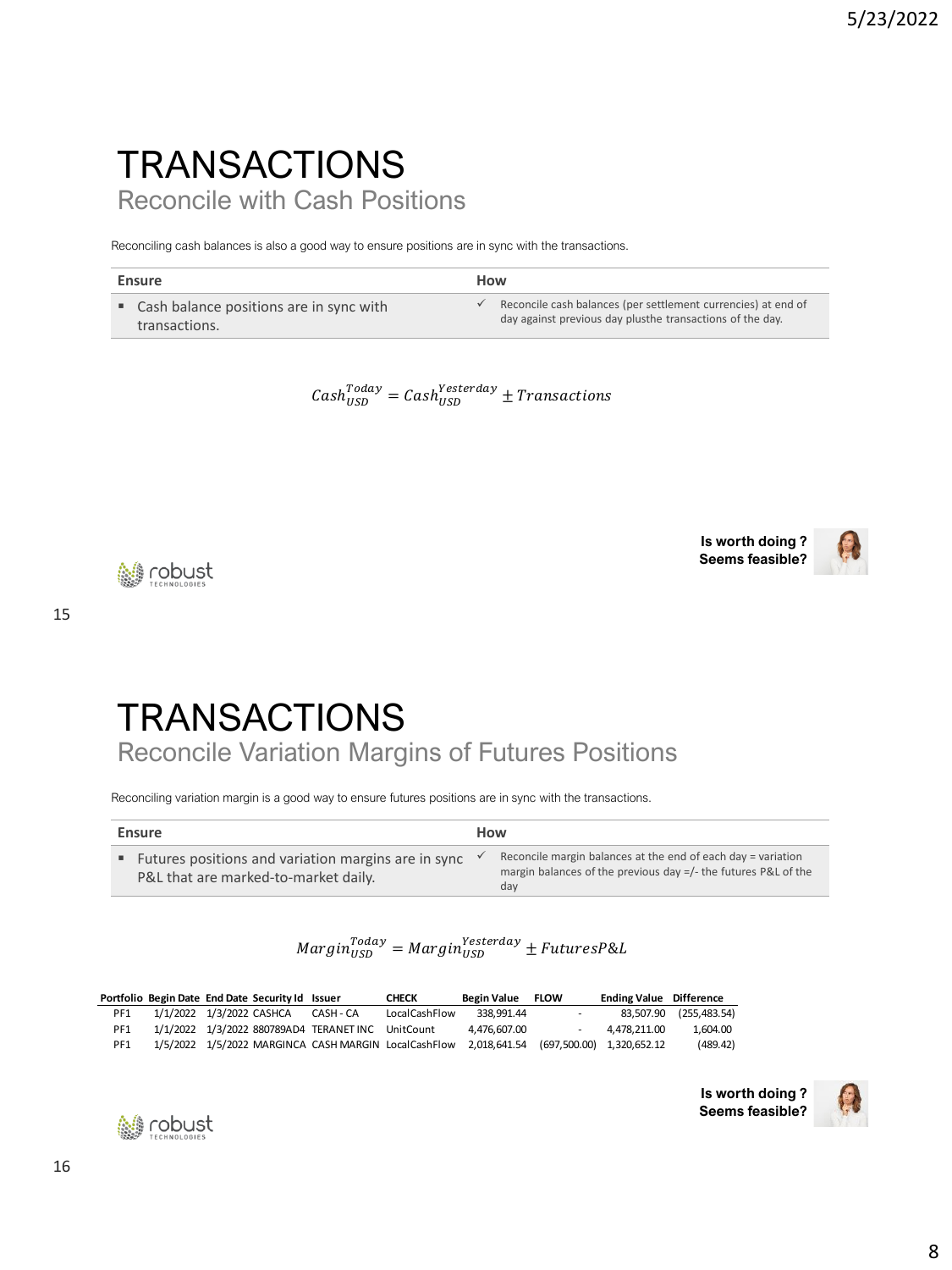### **TRANSACTIONS Corrections**

Transactions are most likely to be corrected between their trade and settlement dates but can occur later before the month is closed.

| Ensure                                                                   | How                                          |                                                                                                                                                                                                                                                               |
|--------------------------------------------------------------------------|----------------------------------------------|---------------------------------------------------------------------------------------------------------------------------------------------------------------------------------------------------------------------------------------------------------------|
| All transaction corrections are reflected in the<br>performance results. | $\checkmark$<br>$\checkmark$<br>$\checkmark$ | Reloading systematically holdings and transactions for the past<br>3 days.<br>At month end, when the portfolio accounting books are closed,<br>reload holdings and transactions for every day of the month.<br>Then close performance records                 |
| Back dated correction are processed across all<br>portfolios             | $\checkmark$                                 | Record of backdated pricing adjustments and their impact on<br>reported performance should be retained in accordance with<br>regulatory requirements so that firms can substantiate all<br>reported performance. This may take the form of an audit<br>trail. |

#### Other considerations

- o Closed periods
- o Transaction correction with effective date **Is worth doing ?** 
	- **Seems feasible?**



tobust

17

**TRANSACTIONS** 

External Cash flow timing assumption

Timing of external cash flows have impact on return of portfolio. External cash flows = exogenous; originating from outside the portfolio. Cash Deposit / Withdrawal

| <b>Ensure</b>                                  |              |                | How          |              |                                                  |
|------------------------------------------------|--------------|----------------|--------------|--------------|--------------------------------------------------|
| Reflect when the money is available to invest. |              |                | $\checkmark$ |              | Define rules to establish cash flow assumptions. |
|                                                |              |                |              |              |                                                  |
|                                                |              | <b>Deposit</b> |              | Withdrawal   |                                                  |
|                                                | <b>Begin</b> | End            | <b>Begin</b> | End          |                                                  |
| MV <sub>0</sub>                                | 200          | 200            | 200          | 200          |                                                  |
| CF                                             | 100          | 100            | $-110$       | $-110$       |                                                  |
| MV1                                            | 330          | 330            | 110          | 110          |                                                  |
| Num                                            | 30           | 30             | 20           | 20           |                                                  |
| Beg/End Day                                    | <b>BOD</b>   | EOD            | <b>BOD</b>   | EOD          |                                                  |
|                                                | $\mathbf{1}$ | $\mathbf 0$    | $\mathbf{1}$ | 0            |                                                  |
| <b>WCF</b>                                     | 100          | $\mathbf{0}$   | $-110$       | $\mathbf{0}$ |                                                  |
| Denom                                          | 300          | 200            | 90           | 200          |                                                  |

ROR 10% 15% 22% 10%



**Is worth doing ? Seems feasible?**

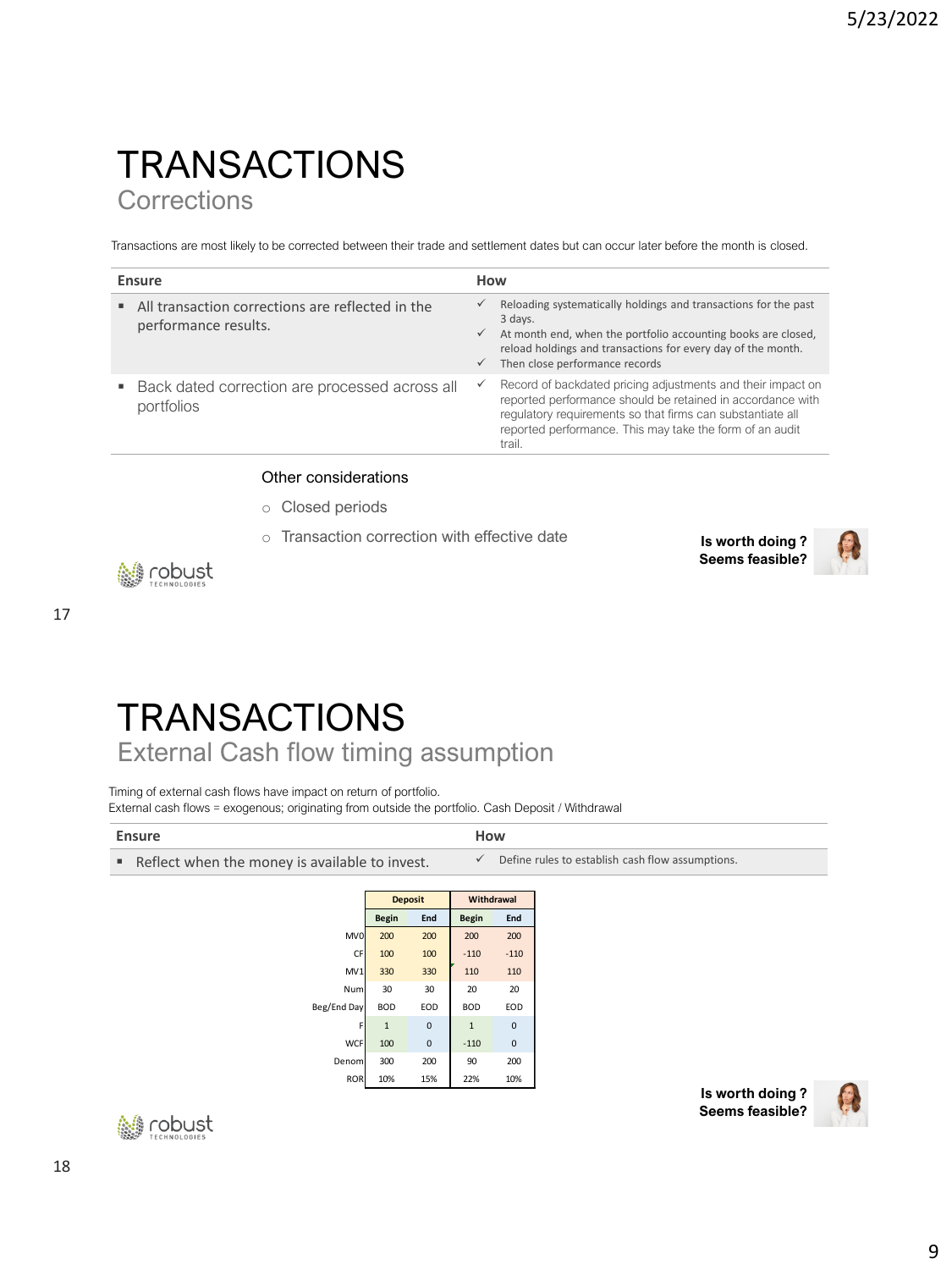## **TRANSACTIONS** Internal Cash flow timing assumption

Timing of internal cash flows have impact on return of the securities, sectors and asset classes. E.g. purchase and sales assumed at the begin vs end of day.

> CF 100 100 -110 -110 100 100 -220 -220 MV1 | 110 | 110 | 0 0 | | 220 220 | 0 0 0 Num 10 10 10 10 20 20 20 20 20 F 1 0 1 0 1 0 1 0 1 0 WCF 100 0 -110 0 100 0 -220 0 Denom 100 0 -10 100 200 100 -20 200 ROR 10% #DIV/0! -100% 10% 10% 20% -100% 10% Contrib 2.0% 2.0% 2.0% 2.0% 4.0% 4.0% 4.0% 4.0%

| <b>Ensure</b>                            |              |                 |              |     | How             |     |                                                          |     |  |
|------------------------------------------|--------------|-----------------|--------------|-----|-----------------|-----|----------------------------------------------------------|-----|--|
| ■ Reflect proper timing of transactions. |              |                 |              |     | $\checkmark$    |     | Purchase BOD, Sale EOD<br>Ensure net weighted flow = $0$ |     |  |
|                                          |              | <b>Purchase</b> | Sale         |     | <b>Purchase</b> |     | Sale                                                     |     |  |
|                                          | <b>Begin</b> | End             | <b>Begin</b> | End | <b>Begin</b>    | End | <b>Begin</b>                                             | End |  |
| MV <sub>0</sub>                          | $\Omega$     | $\mathbf{0}$    | 100          | 100 | 100             | 100 | 200                                                      | 200 |  |



| Porfolio value = 500 |
|----------------------|
|----------------------|

# EXCHANGE RATES

Positions & Transactions

| Ensure |                                                                                              | How               |                                                                         |  |
|--------|----------------------------------------------------------------------------------------------|-------------------|-------------------------------------------------------------------------|--|
|        | • Market values of foreign securities converted to<br>home base currency at correct FX rate. | ✓<br>$\checkmark$ | Load local (foreign) and base (home) values<br>Infer implicit FX rates. |  |
|        | • FX rates consistent across portfolios.                                                     | ✓                 | Compare implicit FX rates across portfolios.                            |  |
|        | • FX rates consistent across securities (within<br>portfolio).                               | ✓                 | Compare implicit FX rates across securities within portfolios.          |  |
|        | • FX rates consistent with benchmark                                                         | ✓                 | Compare implicit FX rates against benchmark.                            |  |

#### Considerations

- o Multiple FX rate sources.
- o Priority ranking
- o Internal analysis / attribution



**Is worth doing ? Seems feasible?**

**Is worth doing ? Seems feasible?**

-100%

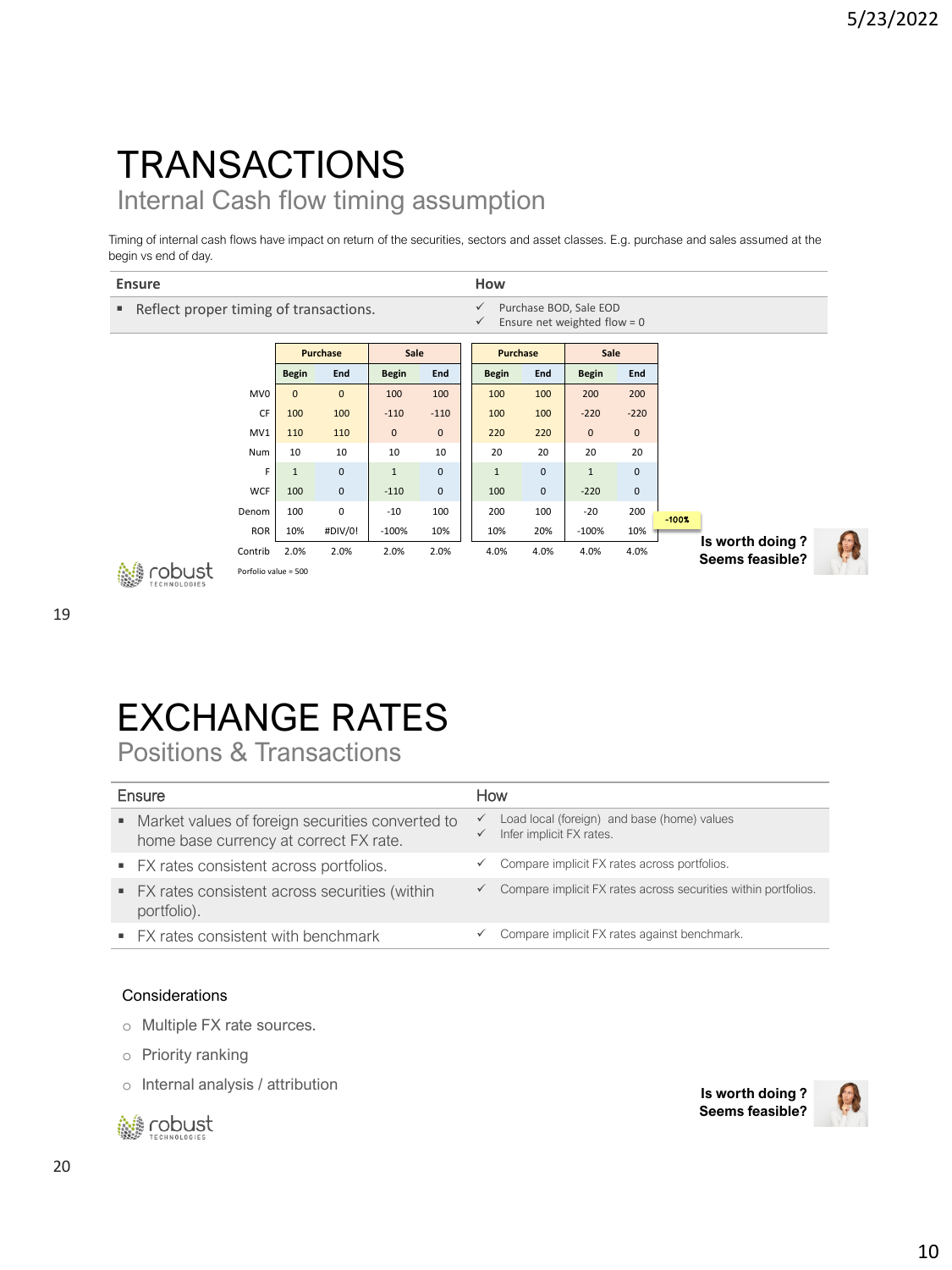# SECURITY PRICING

Consistent across portfolios

| <b>Ensure security prices</b> |                                          | How                          |                                                                                                                  |  |
|-------------------------------|------------------------------------------|------------------------------|------------------------------------------------------------------------------------------------------------------|--|
|                               | $\blacksquare$ Exist for all securities. | $\checkmark$<br>$\checkmark$ | Inventory securities actively held in portfolios.<br>Validate prices exist for all securities (on any given day) |  |
|                               | ■ Exist on all business days             |                              | Validate prices exist for all business days.                                                                     |  |
|                               | Reflect current market prices.           |                              | Validate security prices changed from day to day.                                                                |  |
|                               | • Consistent across portfolios           |                              | Compare securities price across portfolios.                                                                      |  |





**簡 robust** 

# SECURITY PRICING

Consistent vs Benchmarks

| Ensure |                                                                                | How          |                                                                                                      |  |
|--------|--------------------------------------------------------------------------------|--------------|------------------------------------------------------------------------------------------------------|--|
|        | • Security prices are consistent with benchmark                                | $\checkmark$ | Infer and compare security prices between portfolio and<br>benchmark. Identify acceptable threshold. |  |
|        | • Identify impact of different price sources<br>between portfolio vs benchmark |              | Calculate model portfolio using benchmark prices.                                                    |  |
|        | • Support for multiple price sources                                           |              | Implement price sources hierarchy                                                                    |  |
|        |                                                                                |              |                                                                                                      |  |



**Is worth doing ? Seems feasible?**

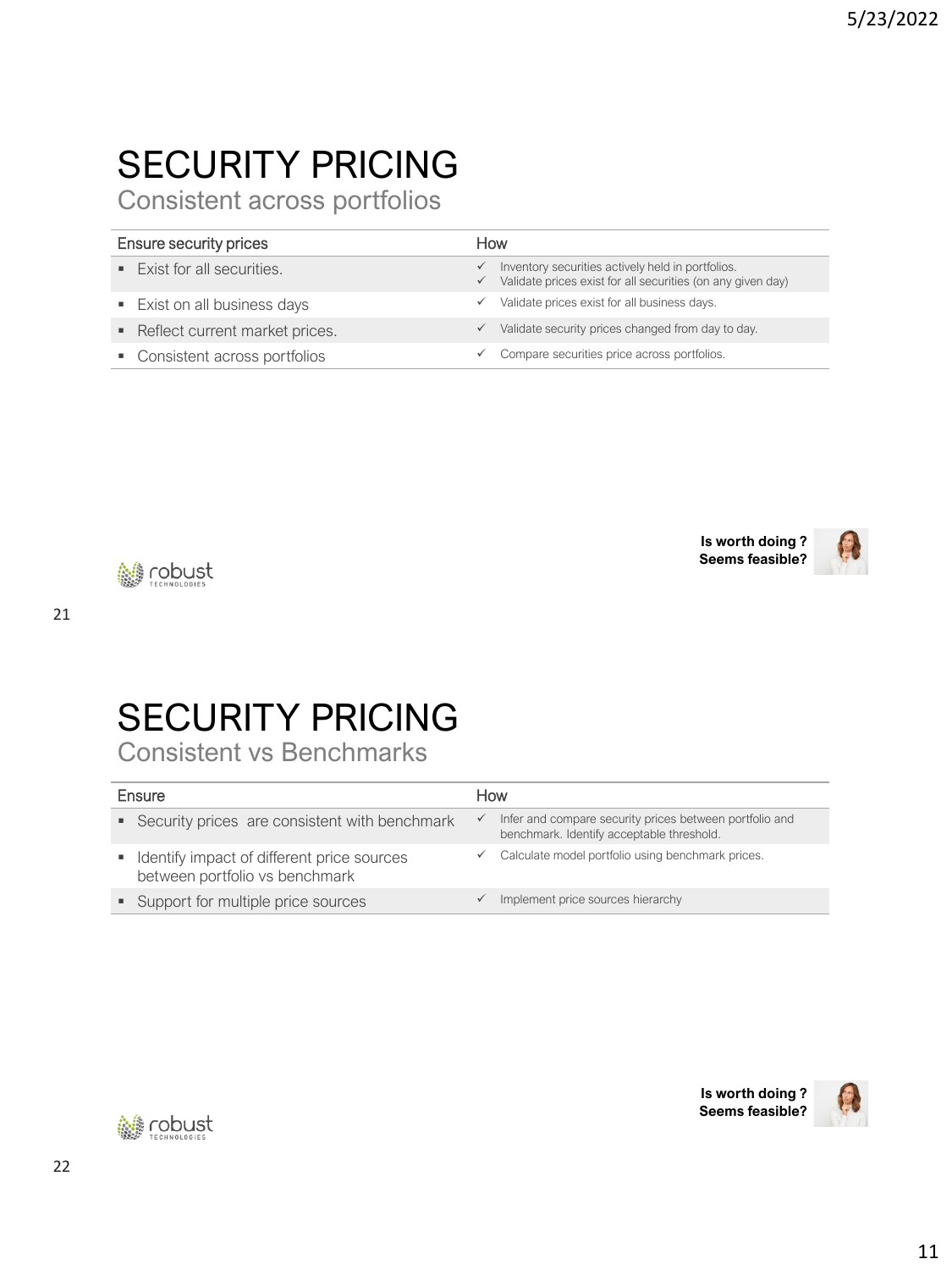# PERFORMANCE MONITORING

Identify Outliers

Comparing returns across accounts and benchmark is a good way to identify anomalies. Returns can be monitored at all levels such as total portfolio, asset classes, sectors and securities.

| Ensure                                                          | How                                                                                                                                                                                                                                                          |  |  |
|-----------------------------------------------------------------|--------------------------------------------------------------------------------------------------------------------------------------------------------------------------------------------------------------------------------------------------------------|--|--|
| • Accounts performance consistent<br>Peer accounts<br>Benchmark | Identify outliers in peer accounts (Composites)<br>✓<br>Performance attribution against<br>✓<br>Other accounts<br>$\cap$<br>Model account<br>$\circ$<br>Benchmark<br>$\circ$                                                                                 |  |  |
| Securities performance consistent<br>Peer accounts<br>Benchmark | Identify security level return outliers across peer accounts.<br>✓<br>Security Level Attribution against<br>✓<br>Other accounts<br>$\circ$<br>Model account<br>$\circ$<br>Benchmark<br>$\circ$<br>Isolate pricing source difference from security selection. |  |  |







# OTHER TOPICS DISCUSSED

| <b>Topic</b> |                                                      | Ensure                       |                                                                                                         |  |
|--------------|------------------------------------------------------|------------------------------|---------------------------------------------------------------------------------------------------------|--|
|              | Data file integrity                                  | $\checkmark$<br>$\checkmark$ | Record counts actual versus declared (header/trailer record)<br>Actual date of records versus declared. |  |
|              | Contemporary data.                                   |                              | Verify dates of records are contemporary (recent) unless<br>loading historical data.                    |  |
|              | • Security classification                            | $\checkmark$                 | E.g. sector change. Monitor security classifications                                                    |  |
|              | • Security master information                        | ✓                            | Monitor 3 <sup>rd</sup> party data metrics                                                              |  |
|              | • Derivative instruments<br>o Exchange trader, OTC's | $\checkmark$<br>$\checkmark$ | Notional exposure, marked-to-market, variation margins<br>Metrics: multiplier, price, delta             |  |
|              | Look-through                                         | $\checkmark$                 | Disclose exposures pooled funds, ETF, Futures                                                           |  |
|              | Illiquid assets                                      | ✓                            | Ensure security prices are reflecting fair market values                                                |  |
|              | • Private equities, Real assets                      |                              | 3 months lag evaluation                                                                                 |  |